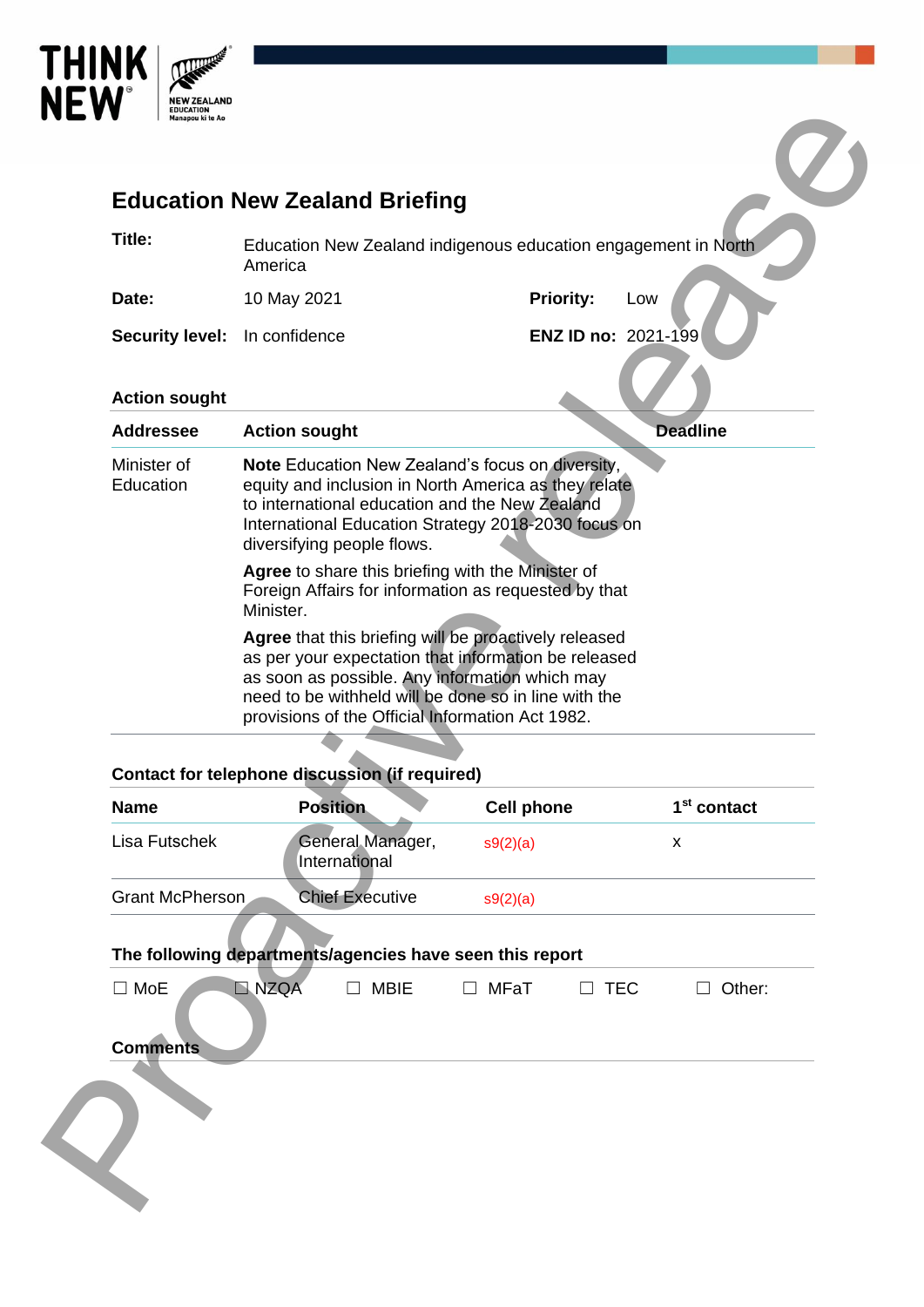

| <b>EDUCATION</b><br>Manapou ki te Ao                   |                                                                                                                                                                                                                                             |                     |                                                      |
|--------------------------------------------------------|---------------------------------------------------------------------------------------------------------------------------------------------------------------------------------------------------------------------------------------------|---------------------|------------------------------------------------------|
|                                                        | <b>Education New Zealand Briefing</b>                                                                                                                                                                                                       |                     |                                                      |
| Title:                                                 | Education New Zealand indigenous education engagement in North<br>America                                                                                                                                                                   |                     |                                                      |
| Date:                                                  | 10 May 2021                                                                                                                                                                                                                                 | <b>Priority:</b>    | Low                                                  |
| Security level: In confidence                          |                                                                                                                                                                                                                                             | ENZ ID no: 2021-199 |                                                      |
| <b>Recommendations</b>                                 |                                                                                                                                                                                                                                             |                     |                                                      |
|                                                        | Education New Zealand recommends that you                                                                                                                                                                                                   |                     |                                                      |
|                                                        | a. Note Education New Zealand's focus on diversity, equity and inclusion in North America<br>as they relate to international education and the New Zealand International Education<br>Strategy 2018-2030 focus on diversifying people flows |                     |                                                      |
|                                                        |                                                                                                                                                                                                                                             |                     | <b>Noted</b>                                         |
|                                                        | b. agree to share this briefing with the Minister of Foreign Affairs for information as<br>requested by that Minister at an event in March 2021<br>c. agree that this briefing will be proactively released as per your expectation that    |                     | Agree / Disagree                                     |
|                                                        | information be released as soon as possible. Any information which may need to be<br>withheld will be done so in line with the provisions of the Official Information Act 1982                                                              |                     |                                                      |
|                                                        |                                                                                                                                                                                                                                             |                     | Agree / Disagree                                     |
|                                                        |                                                                                                                                                                                                                                             |                     |                                                      |
| <b>Grant McPherson</b>                                 |                                                                                                                                                                                                                                             |                     | Hon Chris Hipkins                                    |
| <b>Chief Executive</b><br><b>Education New Zealand</b> |                                                                                                                                                                                                                                             |                     | <b>Minister of Education</b><br><u>30 / 5 / 2021</u> |
|                                                        |                                                                                                                                                                                                                                             |                     |                                                      |

Hon Chris Hipkins **Minister of Education**  $30/5$  /2021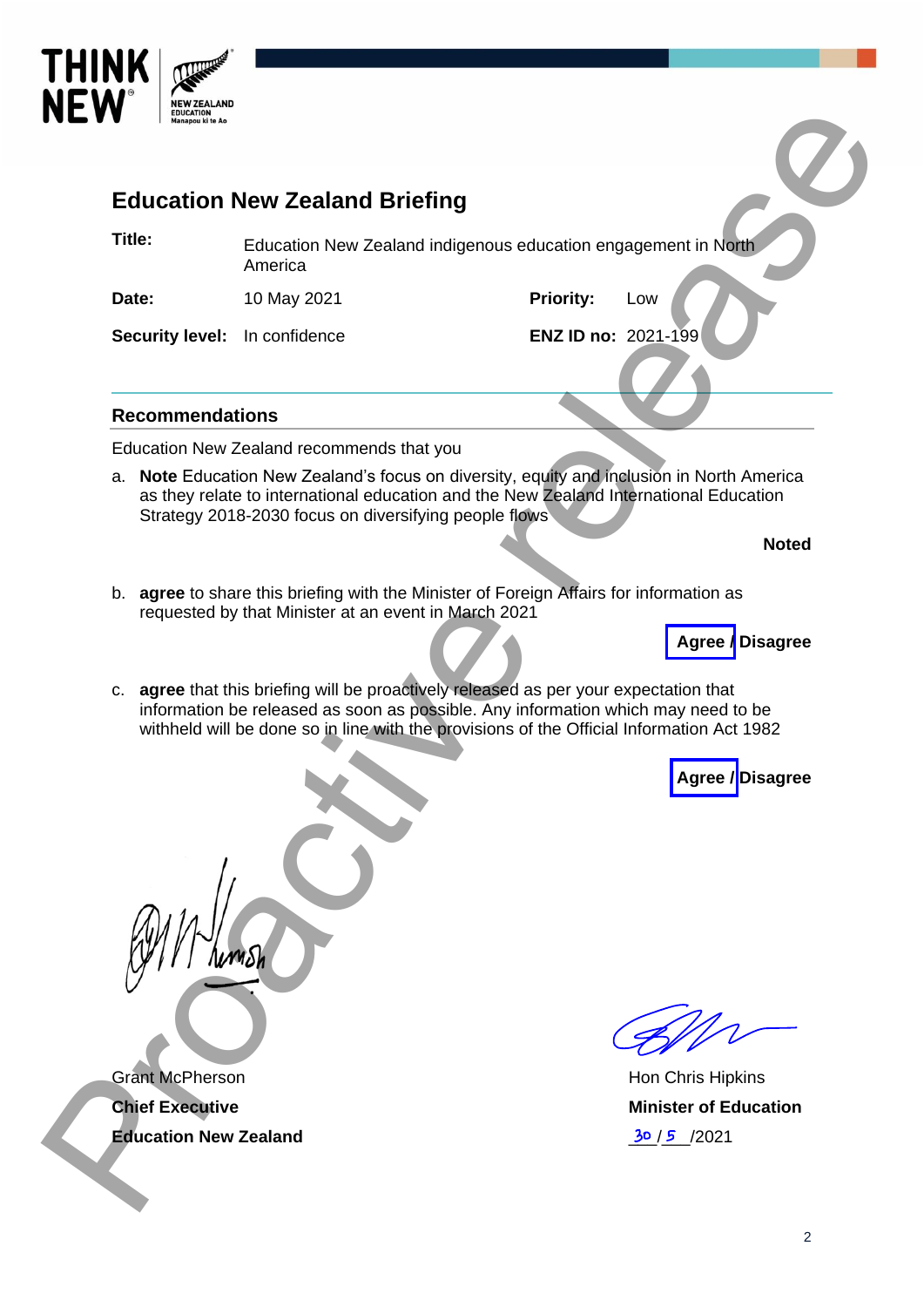

## **Purpose**

1. To update you on Education New Zealand Manapou ki te Ao's (ENZ's) activities in North America (the US) in relation to diversity, equity and inclusion, and request that this briefing be shared with the Minister of Foreign Affairs, following her request for information from ENZ in relation to its work on diversity, equity, and inclusion in the US at an event on 18 March 2021 hosted by the American Chamber of Commerce in New Zealand.

## **Background**

- 2. The New Zealand International Education Strategy 2018-2030 (NZIES) aims to develop "a thriving and globally connected New Zealand through world-class international education" by achieving three goals: "Excellent education and student experience", "Sustainable growth", and "Global citizens". The "Global citizens" goal aims to develop New Zealanders' cross-cultural skills by providing opportunities to interact with and learn from diverse students from around the world.
- 3. ENZ is committed to honouring and giving practical effect to the Crown's Te Tiriti responsibilities as outlined in its draft Letter of Expectations for 2021. ENZ partners with Māori and Māori providers of education services, and promotes New Zealand's educational system to the world in a way that acknowledges the importance of Te Tiriti and a Māori world view.
- 4. New Zealand is building a reputation as a global leader in diversity, equity and inclusion in relation to education. ENZ works in a number of countries, including Japan and Brazil, to foster reciprocal and indigenous education relationships, for example utilising New Zealand's connections with the Pacific Alliance<sup>1</sup>. At present, efforts in the US demonstrate our most advanced work to take advantage of strategic opportunities in this area. ENZ is partnering with influential US stakeholders around scholarships, mobility, and research to increase engagement between Māori and Native American and indigenous groups. **Propose**<br> **Paryose**<br>
1. To underly vuonn Education New Zealand Manageu iš te Adv (ENZ) a stresses processes.<br>
A mesca (the US) in validation de versity, equity are included in the temperature of the US) in validation of
	- 5. The US is the second most popular international education destination for New Zealand students after Australia. In the 2018/19 US academic year, 1,841 New Zealand students studied in the US, an increase of 3.1% over the previous year.
	- 6. Together, New Zealand universities have 94 bilateral exchange relationships with US universities. In 2019, 3,008 US students studied in New Zealand, the majority for one semester study abroad programmes.
	- 7. ENZ's Director of Education is based in Washington, D.C. to leverage ENZ's engagement with US federal agencies. Since 2019, ENZ has centred its North American strategy on diversity, equity and inclusion. ENZ works closely with Māori academic departments and groups such as Te Kāhui Amokura (TKA) and is partnering with a range of US government agencies and Native American and indigenous stakeholders.

<sup>1</sup> Via the Pacific Alliance English Language Network, ENZ is proposing to deliver Global Competency Certificate training to 40 people, focusing on indigenous teachers and teachers who work in indigenous communities. The Global Competency Certificate focuses on intentional cultural exchange and is usually focused on connecting New Zealand students with international students offshore. This work supports the NZIES goal of equipping students with the knowledge, skills and capabilities they need to live, work and learn globally.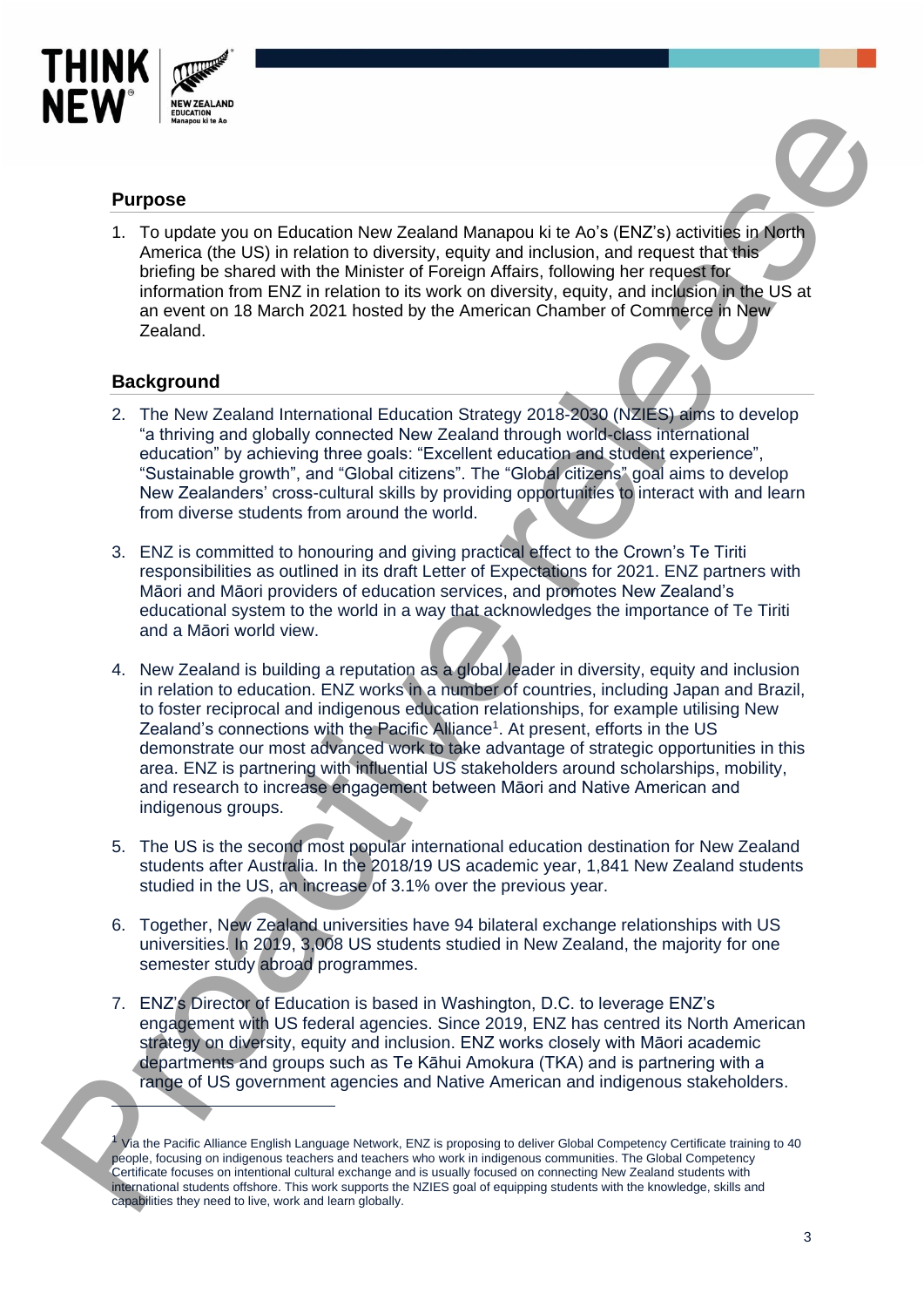

Diversity, equity and inclusion work broadens the pool of viable students to come to New Zealand, rather than replacing existing student attraction pathways.

- 8. ENZ draws on New Zealand's unique experience and relevance to position itself as a suitable partner in a market where there is demand for indigenous education opportunities and collaboration. Its focus for developing reciprocal relationships within the US is to:
	- increase bilateral academic cooperation and research
	- increase international education opportunities for young indigenous people in both New Zealand and the US
	- establish New Zealand's reputation as a country with a rich bicultural heritage and unique global perspective.
- 9. There are commonalities between Māori and Pasifika students and Native American and indigenous students around participation in international education. For example, Native American and indigenous students are more likely to attend international study abroad programmes if they are part of a cohort of peers, and if travel takes place over a two-tothree-week period (rather than semester-long study). This reflects similar findings from the University of Auckland's 360 International programme, which aims to increase international participation by Māori and Pasifika students.
- 10. In 2019, the University of Waikato hosted the first Native American and Indigenous Study Association (NAISA) Conference to be held outside North America and Hawai'i, with approximately 2,000 attendee registrations (ENZ was a conference sponsor). Prior to the COVID-19 pandemic, ENZ had been planning to attend and present sessions at NAISA 2020.

# **Diversity, Equity, and Inclusion**

- 11. In the US, diversity, equity and inclusion relates to marginalised groups of people, encompassing race and ethnicity, sexuality, gender, and first-generation university students. Diversity, equity and inclusion is a hot topic across the US education sector, and across the US more broadly. In recent years there have been growing efforts from institutions to provide more equitable international education opportunities for marginalised students. The Black Lives Matter movements during the 2020 "Summer of Protest" further increased discussion on this topic across the US international education industry. **Processor and the set of the set of the set of the set of the set of the set of the set of the set of the set of the set of the set of the set of the set of the set of the set of the set of the set of the set of the set** 
	- 12. Traditionally, around 65-70% of US study abroad students are white/caucasian women. Within the US study abroad sector, marginalised student groups extend to veterans, athletes, men, and students in science, technology, engineering, and mathematics (STEM) majors. Native American and indigenous students are often not considered in discussions around marginalised student groups<sup>2</sup>.
	- 13. Native American Indian tribes on reservations have their own tribal education systems similar to Māori kōhanga reo, kura kaupapa and wānanga.

<sup>&</sup>lt;sup>2</sup> While there are many commonly used terms for indigenous people in the US including American Indian, Alaska Native, and Native Hawaiian, ENZ refers to these groups as Native American and indigenous, based on advice. It is not uncommon to hear indigenous Americans refer to themselves as Indian. First Nation refers to Canadian indigenous populations.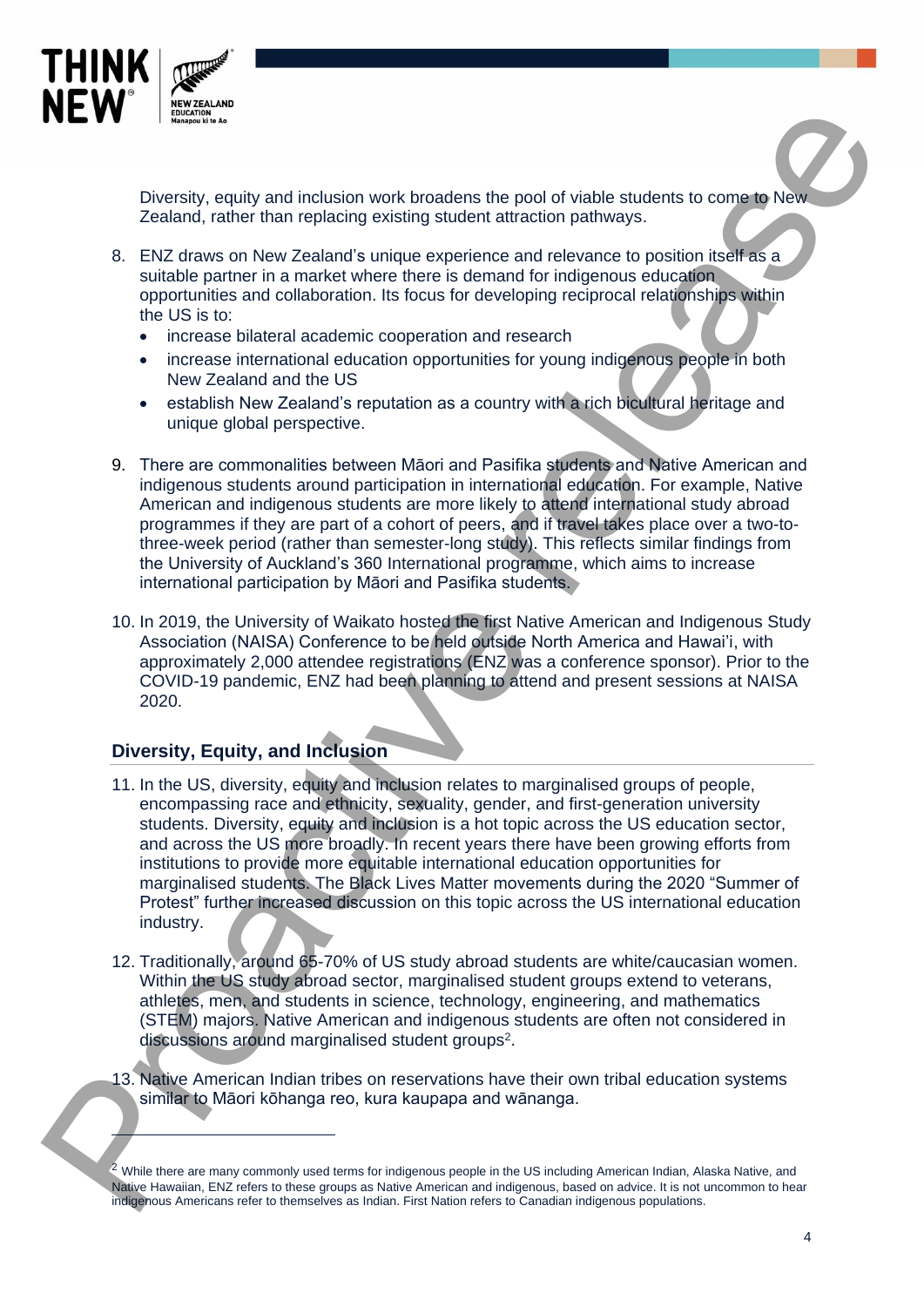

- 14. While the diversity of US students is increasing, New Zealand is widely viewed in the US as not being diverse and New Zealand does not tend to attract more diverse students. ENZ has sought to shift this view by promoting New Zealand's expertise in indigenous education and inclusion to position New Zealand as a leader in diversity, equity and inclusion, and offering New Zealand's experience and observations to the international education community. **PCFV**<br> **PERIMENTED**<br> **EXAMPLE TO US contents is increasing New Zealand is widely viewed for the stars and the stars and the stars and helion and the stars and helion constitute release and observe for the stars and the s** 
	- 15. There are existing partnerships between Māori and Native American and indigenous groups at universities, wānanga, and other educational institutions, such as the University of Otago's Tūrangawaewae, Pōkai Whenua, an indigenous exchange programme for outbound Māori students and inbound indigenous students from institutions in the US, Canada, and Australia.

## **The Gilman International Scholarship Program**

- 16. In January 2017 ENZ signed a Government-to-Government arrangement with the US Department of State Bureau of Educational and Cultural Affairs to cooperate on the Gilman International Scholarship Program ("the Gilman"). This was the first Governmentto-Government arrangement of its kind for the Gilman for both the US and New Zealand.
- 17. The Gilman is a prestigious, competitive, and selective scholarship aimed at students of limited financial means with the goal of diversifying the students studying abroad from the US. In November 2016, President Obama signed an Executive Order granting alumni of the Gilman and the Fulbright Scholarship Program non-competitive eligibility for positions within the US Federal Government.
- 18. ENZ provided NZ\$35,000 for two years in 2017 and 2018 to fund Gilman scholars to study or intern for academic credit in New Zealand. Gilman scholars receive up to US\$5,000 to support tuition, programme fees, and travel costs associated with their study abroad or exchange programme in New Zealand.
- 19. The arrangement has increased the number of Gilman recipients studying in New Zealand. In the 2016/17 US academic year, 28 Gilman scholars studied in New Zealand. After the arrangement was signed, this increased to 40 in 2017/18 and 34 in 2018/19.
- 20. In 2019 the Bureau of Educational and Cultural Affairs and ENZ renewed the arrangement through to 2024, with increased funding from both parties of US\$50,000 per year each. ENZ is focusing its funding on indigenous student mobility. Gilman scholars selected in 2020 were given the option of completing online study or deferring their travel to New Zealand until borders have reopened.
- 21. s9(2)(f)(iv)

22. ENZ plans to promote its work with the Bureau of Educational and Cultural Affairs in developing the Gilman arrangement, to highlight the opportunities in the US and what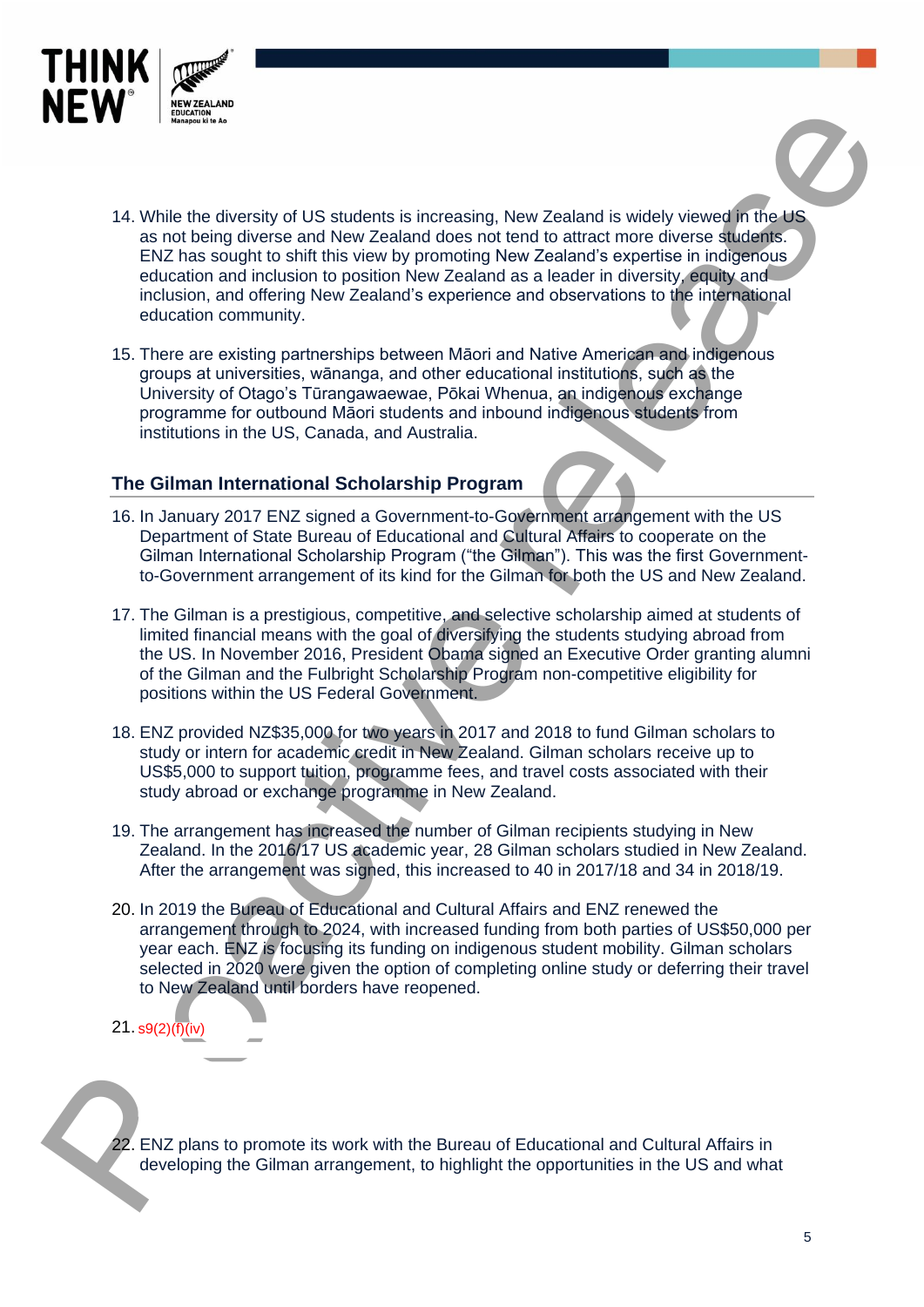

support ENZ can offer for education institutes and other interested parties. A case study has been developed and is available upon request.

### **National Science Foundation**

#### 23. s9(2)(f)(iv)

 The Foundation is a US federal agency which aims "to promote the progress of science; to advance the national health, prosperity, and welfare; to secure the national defence". The Foundation's annual budget is US\$8.3 billion (FY 2020), and it funds approximately 24% of all federally supported basic research conducted by America's colleges and universities.

24. s9(2)(f)(iv)

25. s9(2)(f)(iv)

- 26. ENZ is also working with the Foundation to engage Native American and indigenous youth and rangatahi. s9(2)(f)(iv)
- 27. ENZ and the Foundation are currently working on a joint agenda for a virtual 'multiplier' event, in place of in-country delegations, focusing on Indigenous Language Revitalisation, Genomics, and Food Security and Sustainability. TKA is currently identifying New Zealand academics to participate, while the Foundation is working closely with the American Indian Higher Education Consortium and Tribal Colleges and Universities.

# **Te Kāhui Amokura Ngā Here Mātauranga Indigenous Internationalisation**

28. ENZ has provided TKA with \$50,000 to deliver on the Ngā Here Mātauranga – Indigenous Internationalisation Plan, which has been underway since 2018. It aims to utilise Māori expertise and knowledge to strengthen New Zealand's international relationships, contributing to the development of Māori and New Zealand academics. TKA and ENZ are currently refining activities within the plan, which aligns with the NZIES and ENZ's own internationalisation work. More information about the plan is attached in Appendix 1. **Processor Control of the Control of the Control of the Control of the Control of the Control of the Control of the Control of the Control of the Control of the Control of the Control of the Control of the Control of the C**